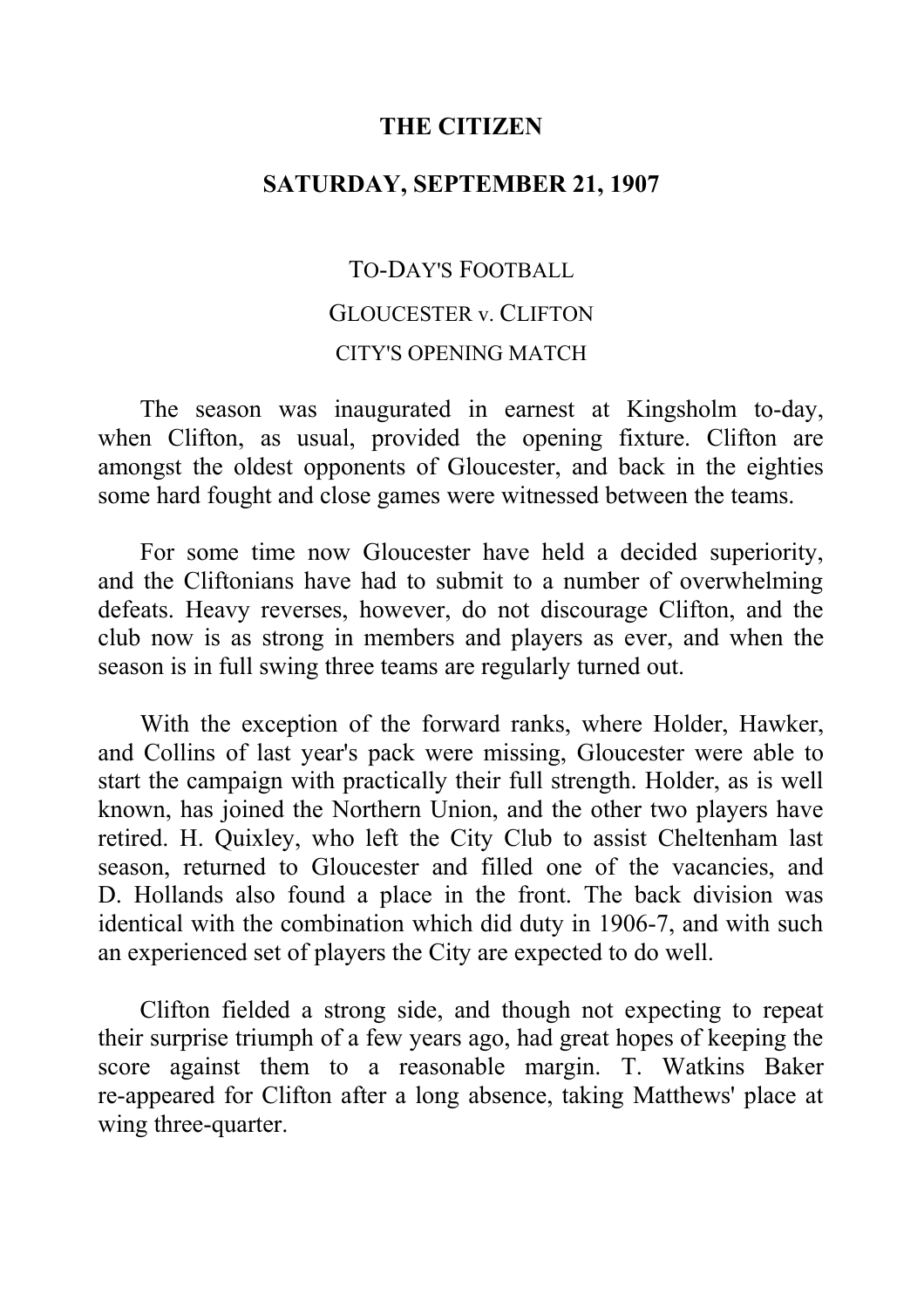The weather was beautifully fine, and the ground was in capital condition. There was a fair crowd of spectators when the teams took the field at 3.30, and later the attendance increased. The teams were as  $follows: –$ 

Gloucester. − A. E. Wood, back; C. Smith, H. Smith, A. Hudson, F. Smith, three-quarter backs; D. R Gent, J. Stephens, half-backs; G. Vears (capt.), W. Johns, B. Parham, F. Pegler, G. Matthews, J. Merchant, B. Quixley, D. Hollands, forwards.

Clifton. − E. Biggs, back; E. F. Eberle, V. F. Eberle, F. W. Baker, T. W. Baker, three-quarter backs; A. Gardiner, S. B Sleeman, half-backs; E. J. G. Higham, A. J. Gardiner, G. W. Coles, F. R. Rudman, F. T. Boucher, P. T. Rowe, J. A. Brown, F. S. Woodley.

Referee : Rev. D. T. Jones.

#### THE GAME

Gloucester won the toss, and played with the sun at their backs. Clifton's kick-off was well returned by Wood, and the first line-out took place near the centre.

The Gloucester forwards carried the first scrum, but were soon stopped, and then Gent saved nicely at the feet of the opposition. The visitors broke away from a scrum but they over-ran the ball, and were pulled up.

Heeling by the visitors saw an attempt at passing, but Johns tackled well. E. Baker made a mark from a loose kick, but Wood returned well, and Gloucester reached to centre. Kicking exchanges followed, ending in Gloucester gaining an advantage.

C. Smith fielding in the open ran round and started a bout of passing. Gent handled and sent to Hudson, who cut inside beautifully and scored a nice try. Wood failed at goal.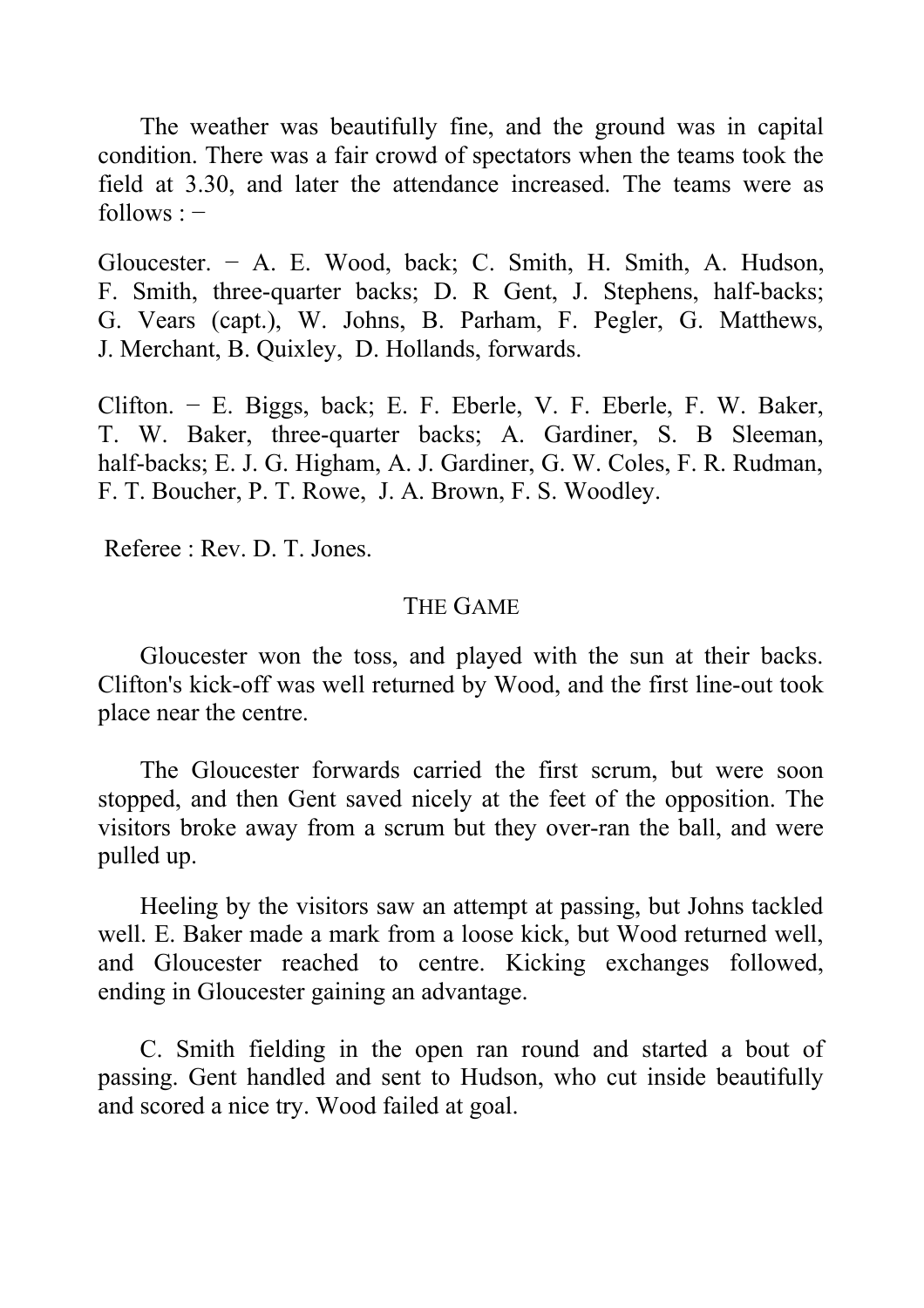The drop-out bounced to touch, but good play by H. Smith put Gloucester on the attack. Getting the ball in a line-out Johns ran strongly, but was collared from behind a couple of yards outside. Clifton worked out of danger, but from a feeble kick by V. Eberle, Matthews just failed to score.

A couple of scrums ensued close to the Clifton line, a minor eventually being allowed. The visitors worked strenuously on the dropout, and kept play near midfield. An intercepted pass by Baker looked dangerous, but Hudson tackled well. Wood was prominent with a couple of big kicks, but some scrappy play on the part of the home team lost ground.

Clifton tried to open out, but the exchanges were too slow, and nothing resulted. Pretty combination between Gent, Stephens, and C. Smith nearly brought about a score, but Stephens missed a repass. Clifton gained a few yards with loose footwork, but Gent getting hold fed his three-quarters cleverly. There was some fumbling on the right wing, but H. Smith recovered, and kicking across enabled Vears to secure and cross the line. Wood kicked a grand goal.

Wood received the kick-off, and got in a grand return, but an off-side tackle caused play to be brought back inside the home 25. Gloucester quickly worked out, Parham getting in a good punt to the centre. V. Eberle intercepted and ran down to Wood, but the City custodian brought off a grand tackle.

Gloucester soon got on the attack again, but the passing went astray between Hudson and C. Smith. Some really clever passing and interpassing by Stephens and Gent only just failed of a score, and a minute late "Whacker" Smith lost a try through trying to cut inside instead of going straight for the corner.

The City, however, did not have to wait long for a further addition to the score, H. Smith notching a smart try after good work by F. Smith. Wood's attempt at goal failed.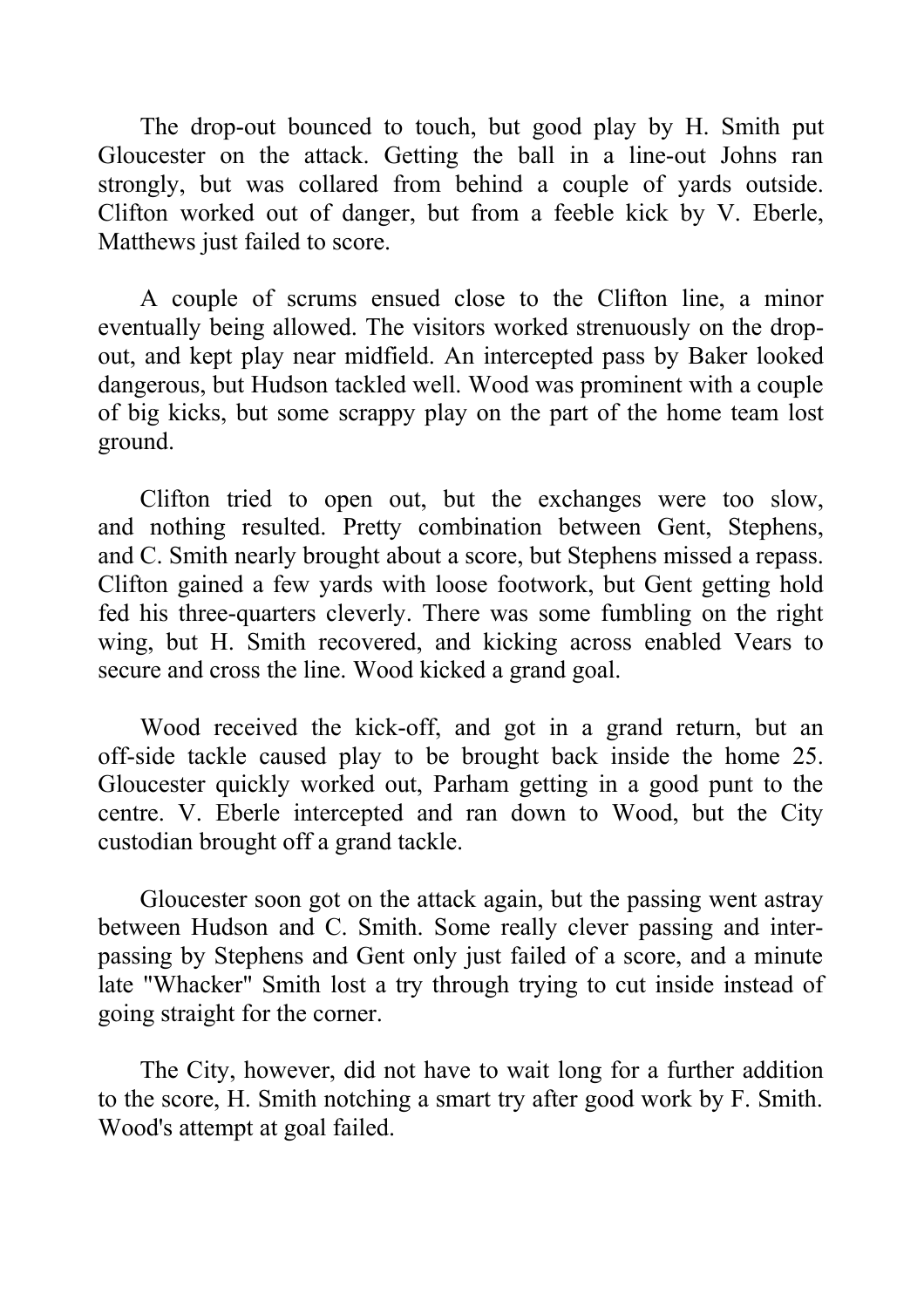Clifton restarted, and even play followed at midfield. Gent eventually got off, but ran F. Smith too near touch before parting with the ball. Gloucester pressed their opponents to their 25 but some wild passing and fumbling gave Clifton an opening which they quickly seized upon, and V. Eberle scored a good try, which E. Baker converted, the success of the visitors being heartily applauded.

Restarting, Gloucester at once pressed. On the 25 V. Eberle intercepted another pass and had a clear opening with the exception of Wood. Reaching the latter he handed to Higham, who raced home and behind the posts. E. Baker landed a goal, and the visitors were within one point of the City's score.

Gloucester played up strongly on the resumption but Clifton, encouraged by their successes, held their own well. Their forwards were good in the loose and tackled well. Just before the interval Stephens intercepted an opponent's pass, and feeding Johns at the right moment the latter ran hard and crossed the line near the posts. Wood's kick for goal was charged down.

> HALF-TIME SCORE : Gloucester ........................ 1 goal 3 tries Clifton ........................................ 2 goals

Vears restarted and the game settled at the centre. Johns was early prominent with a dashing effort, and this was followed by Gent cutting up the field and working out a fine opening. Both Hudson and C. Smith, however, failed to take advantage.

Clifton were sorely pressed for a period and the defence was severely tried. Parham was held up on the line, and a little later Clifton just managed to save by touching down.

Play hovered in the visitors' 25 where Gent, Stephens, and H. Smith inter-passing cleverly, but the final transfer was missed.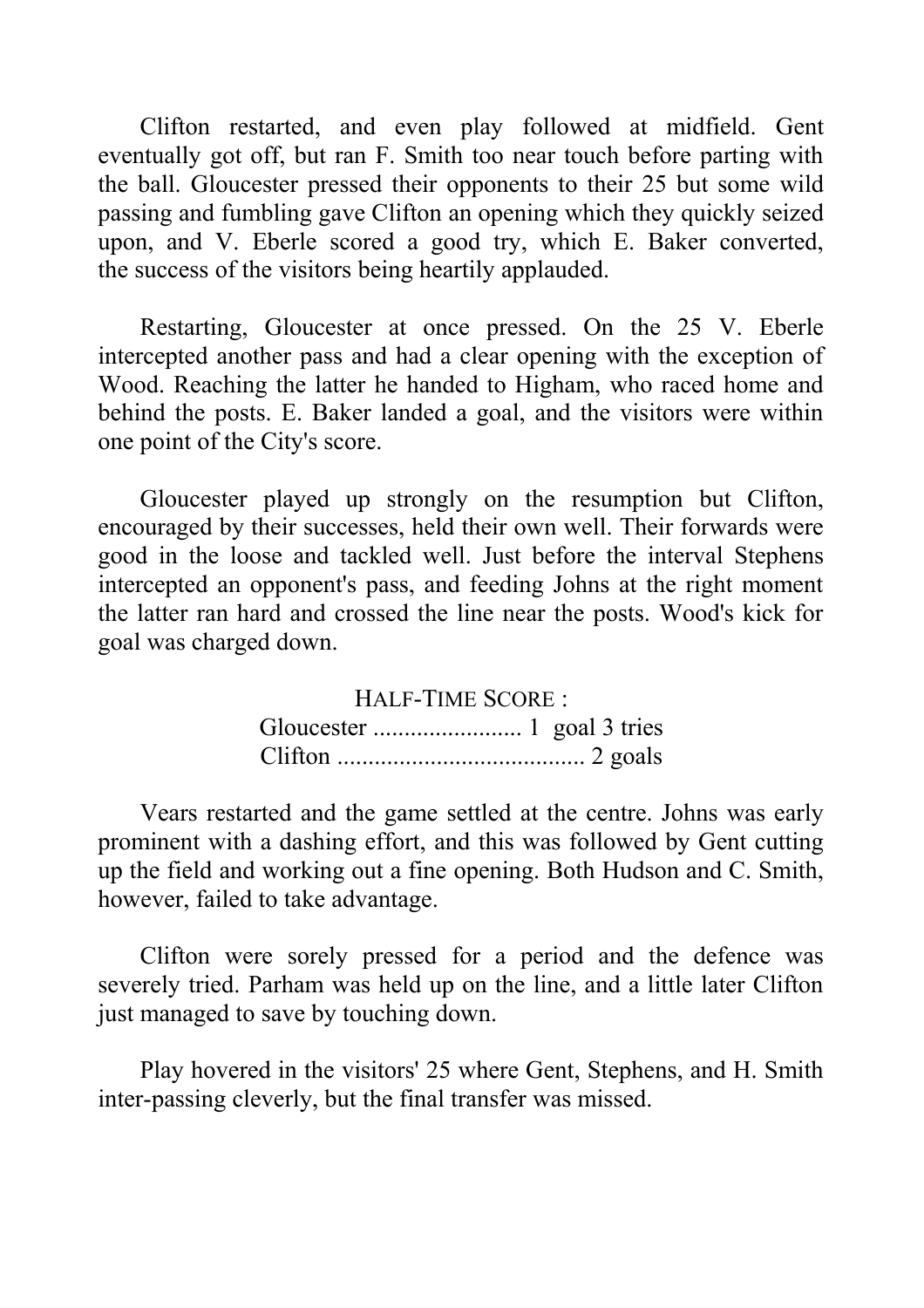Hubert Smith later failed with a drop at goal, but a try ought to have resulted from a neat pick up and pass by Parham, H. Smith knocking the ball over the line. For palpable off-side play by Sleeman, Clifton were penalised and Wood added three points to Gloucester's score with a fine kick.

Clifton resumed, but play was quickly taken back to their quarters, where Gloucester set up a hot attack. After several fruitless attempts to score, the City forwards opened out and Hudson getting possession ran over in splendid style. The place kick by Wood failed.

Clifton were immediately put on the defensive on the drop-out and Gloucester missed a couple of scores by the nearest shave. By the aid of some loose kicking Clifton relieved, and with a dashing burst passed the centre. Here they were penalised, and Wood gained a lot of ground with a big punt.

Still Clifton got the better of a couple of scrums, and reached the home 25. The City forwards heeling, Gent fed Stephens who gave up to Hudson smartly. With a brilliant dash the International cleared the opposition and finished a splendid run by scoring. Wood's shot for goal struck the upright and rebounded over the cross-bar. Clifton paid a brief visit to the home end on the restart, but they were beaten back. A long kick down was fumbled by Briggs, and Johns being well up dribbled on and scored his second try. No goal resulted.

Wood replied to the drop-out with a good kick, and Gloucester were placed in an attacking position again. Johns was conspicuous with another good dribble, but E. Baker brought off a neat save. Then on the right wing Hudson brought off another big run, but he was pulled into touch by E. Baker, who had come across from the opposite wing.

Gloucester lost a fine opportunity a little later, H. Smith passing wildly when Frank Smith had a walk in. The little left winger had a dash for the corner immediately afterwards, but he was stopped in time. Then the ball got out amongst the Gloucester backs, and Hudson registered the eighth try, which Wood converted.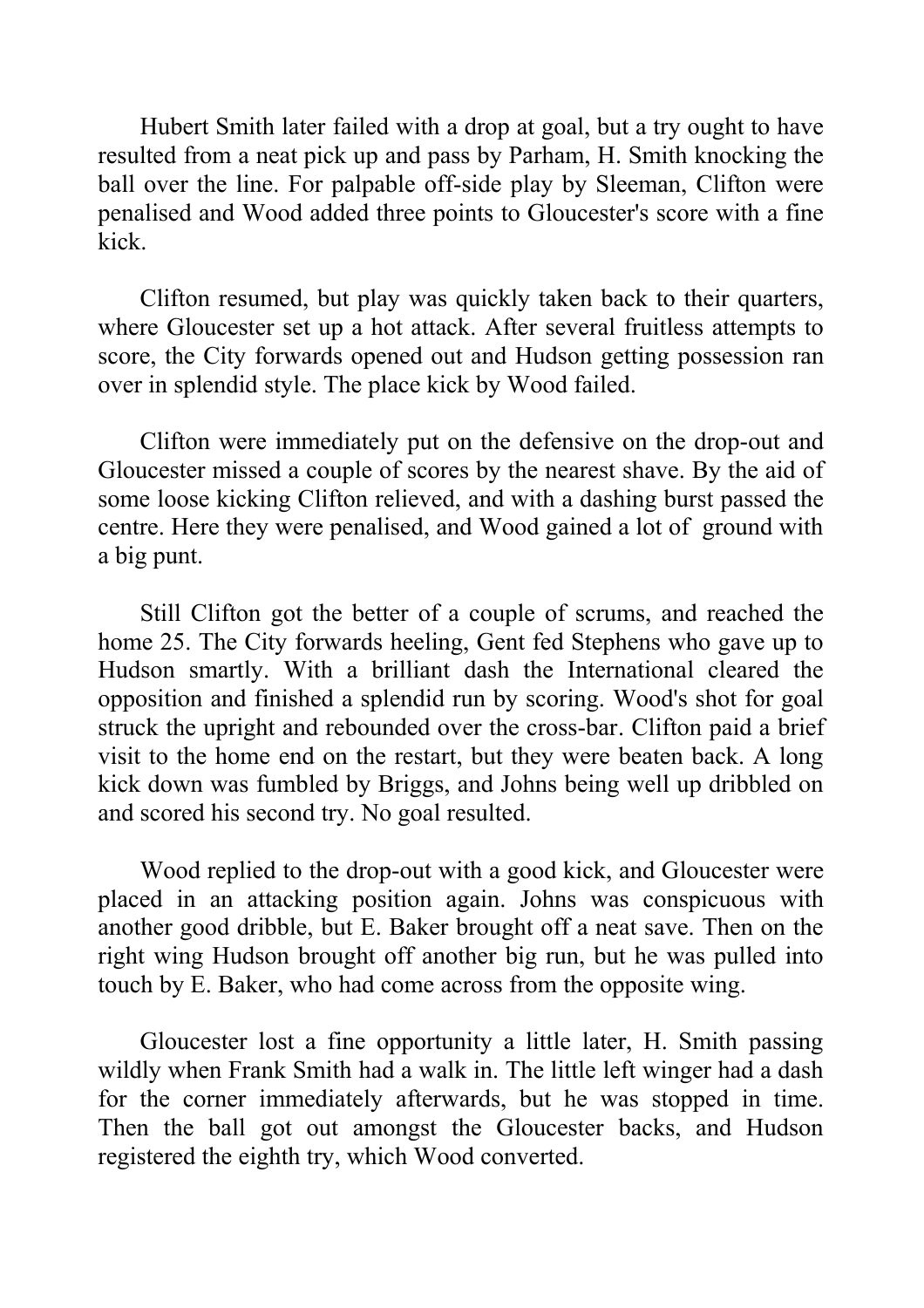There was some fast play on the resumption, the Clifton forwards showing up well. Gloucester, however, were never in danger, and easily cleared to beyond the centre.

Hubert and Frank Smith took part in a combined movement which promised a score, but Clifton saved at the critical moment. Hudson stopped a dangerous rush of the visiting forwards, whilst Wood brought off a magnificent tackle of E. Eberle when the latter had a possible chance.

Near midfield Gent opened out nicely, and Stephens feeding C. Smith, the latter broke through and ran to Biggs. Yielding the ball to Hudson, the International completed a lovely movement by scoring his fifth try. Wood again converted.

To the end play was in favour of the home team, but there was no further scoring.

> RESULT: Gloucester ....... 5 goals (1p), 5 tries (38 points) Clifton ................................ 2 goals (10 points)

#### REMARKS

A fast and enjoyable game, in which Clifton did far better than the score would indicate. This was especially the case in the first half, and when the Cliftonians got within a point of the home score visions of a surprise defeat loomed ominously. Gloucester, however, were not to be caught napping, and once they started scoring in the second half the result was placed beyond doubt.

A victory by 28 points was eminently satisfactory to Gloucester, and the fact that Clifton twice crossed the City lines unquestionably gave great satisfaction to the visitors.

Clifton, on their play, deserved a score, and though there was an element of luck in the openings which culminated in both their tries, no one begrudged them the points obtained.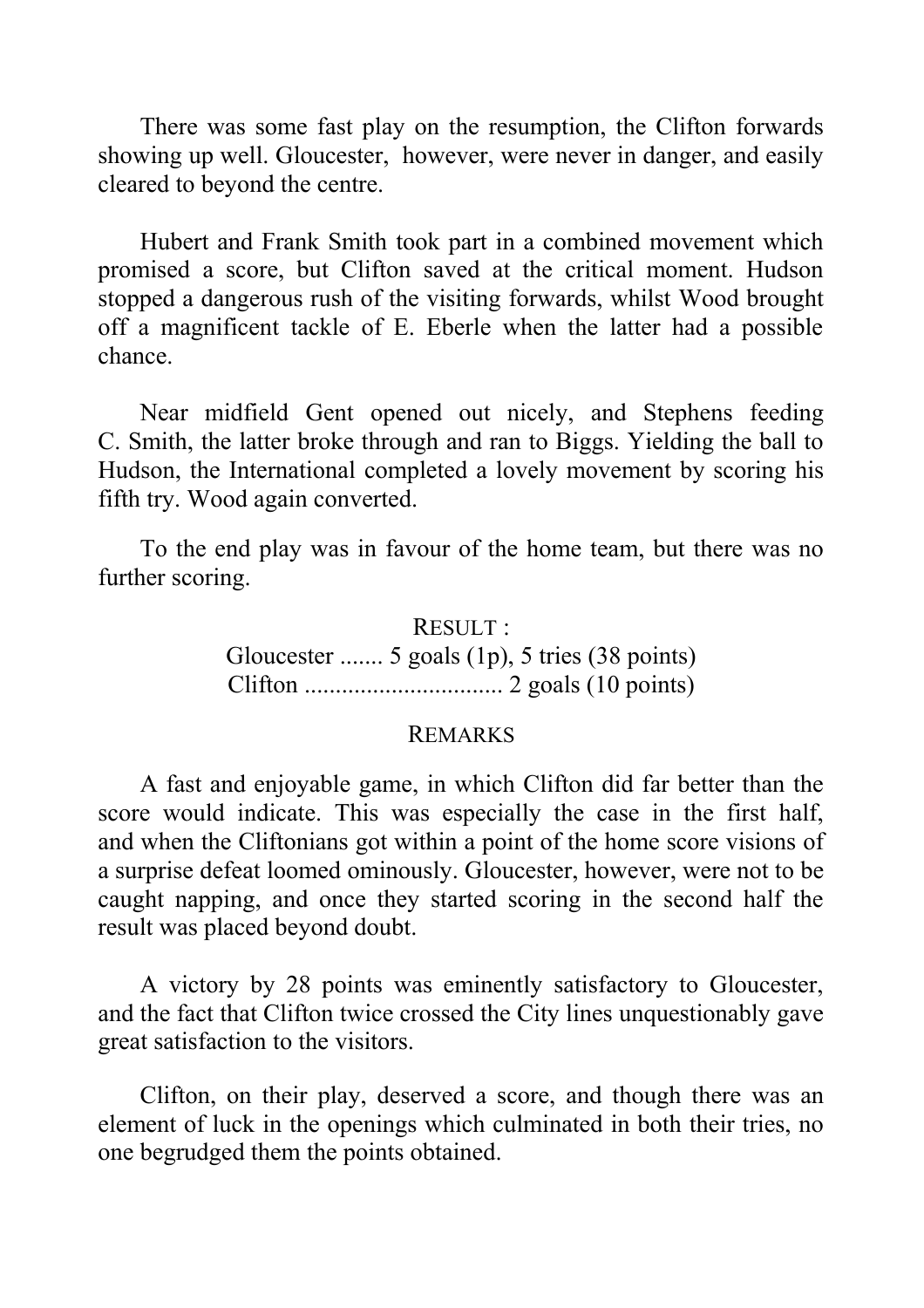The match was keenly contested throughout, and if at times play became scrappy there were many smart movements which prevented the game ever becoming dull and uninteresting.

Clifton can always place a strong, resolute set of forwards in the field, and to-day they were represented by a pack which fully sustained the reputation of the club. In the scrums they were beaten for possession, but if anything they had the better of the Gloucester men in loose footwork. The City eight would do well to cultivate this style of play, and not resort to picking up so much.

Even when the game was going dead against them the Clifton forwards did not relax their efforts, and occasional bursts gave Gloucester a good deal of anxiety.

The City forwards packed well, heeled smartly, and were always keen on the ball. They are a well balanced eight, and should settle down into a serviceable pack.

Vears was always in the van, following up well and putting a tremendous amount of energy into his work. Johns was good in every department, and Parham, Hollands, and Merchant came under notice in the open.

 For Clifton Higham, Gardner, and Woodley were conspicuous, but there was no slacking on the part of any individual.

### GLOUCESTER A v. St. MARK'S

These old opponents met at Walham in their opening match of the season. Both sides were well represented. St. Mark's won the toss, and C. Hayward kicked off.

Gloucester soon got on the attack, and looked like scoring in the first two minutes, but were penalised for off-side play. C. Cook took the kick, which fell short.